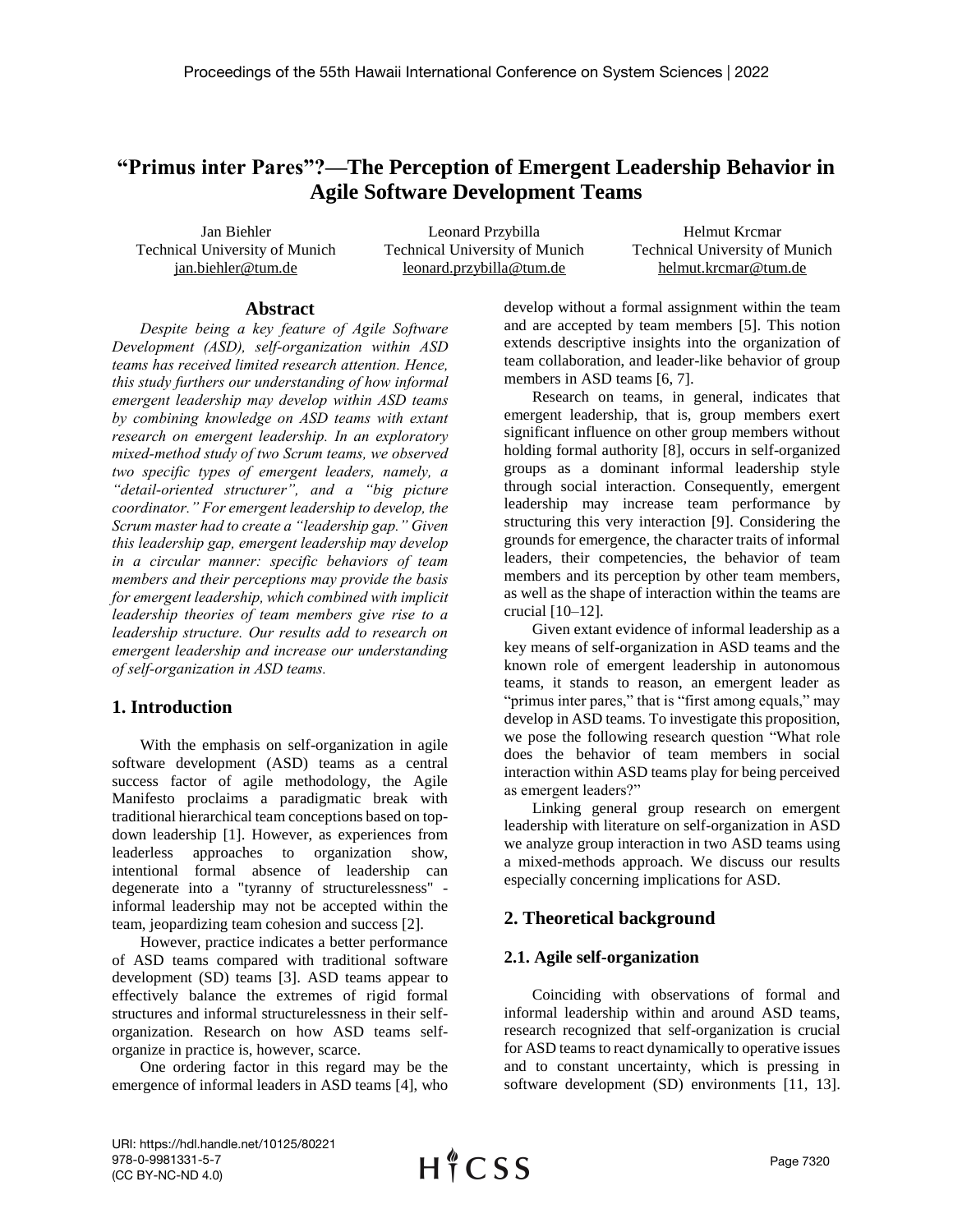When describing the key role of self-organization for ASD teams, research has equally highlighted potential issues in self-organization. For example, the strategic objectives of management may only fit poorly with agile iterations [14], which may curtail the ability to self-organize. Within an ASD team, the sought-after democratic participation of members may be unduly swayed by an overly expressive team member [15]

Considering the requirements of an ASD team to be able to self-organize, research highlighted the influence of formal leadership by senior management and the Scrum master as an agile coach [16]. Although ASD methodology calls for [13], and thus arguably catalyzes, informal leadership within ASD teams, support from the senior management is crucial [6]. Compared with such propositions, there is a dearth of research on self-organization *within* a team [6], concerning, for example, the concrete selforganization regarding formal and informal leadership structures, including how roles within teams are claimed and granted by team members [17].

Research has, however, elucidated some aspects of team-internal self-organization. As a characteristic trait, ASD teams have high operative autonomy in task allocation and the organization of their work process [7, 18]. This autonomy is reflected in the occurrence of informal roles as means of self-organization in ASD teams [6, 16]. To develop effective self-organization, research highlighted the creation of a leadership gap by the Scrum master as a prerequisite [19]. That is, Scrum masters need to take on an enabling role for self-organization to allow for enough team discretion in dynamically adapting to changing requirements. Thus, shared leadership structures comprising Scrum masters and team members overtaking informal leadership tasks may develop [20].

### **2.2. Emergent leadership in general group research**

Emergent leadership is an informal leadership style, where group members have a significant influence on other group members without holding formal authority. This case typically occurs in teams with a high discretion for self-organization [8].

Extant research has proposed numerous antecedents for emergent leadership to develop. General group research indicated that the formal leadership structure within and around the team shapes self-organization [21]. More precisely, a laissez-faire leadership style exerted by formal leaders, which allows for self-organization, is a precondition for the occurrence of informal leadership [22]. Selforganization is an interactional and dynamic process among team members, where leadership structures are volatile based on the interplay of formal and informal leadership roles in teams [21, 23].

For emergent leadership to develop, DeRue and Ashford propose a three-step interactional process based on team members claiming leadership roles and granting them to other team members with a behavior congruent to personal implicit leadership theories and the environment that a team is operating in [24]: In the first step of individual internalization, team members perceive the behavior of other team members and make sense of it based on their implicit leadership theories, which include experiences with former leaders and leadership structures [21]. If the perceived behavior matches the behavior of previously accepted leaders, then team members are willing to grant leadership identities [10].

In a second step, the willingness to grant a leadership identity has to match team members with the self-image of a leader in a reciprocal act of claiming a leadership identity [25]. In short, the candidate leader also has to claim a leadership identity.

If identities are reciprocated and collective support is ensured—meaning the leadership identity of a candidate is granted by multiple members—then, emergent leadership occurs in a third step. Granting and claiming leadership identities, thus, are a dynamic process. A multitude of emergent leaders could exercise leadership behavior simultaneously [21], which could create a structure of efficient selforganization that was observed within ASD teams [26].

In this interactional process, research pointed to the importance of authenticity in behavior exercised by team members who become emergent leaders [27]. The perception of leadership behavior rather than that of leadership traits thus seems central to the occurrence of emergent leadership [28].

Three complementary research strands, namely, task-based, relational-based, and change-oriented leadership behaviors, aimed to explain the occurrence of emergent leadership. However, which types of behavior are explanatory for the perception of legitimate emergent leadership behavior is still unclear because of divergent operationalization and the lack of theoretical foundation [12].

Yukl et al [29] have subsumed the strayed evidence on leader behavior in a hierarchical taxonomy: They identify the *planning* of short-term activities, the *clarification* of tasks and roles, and the *monitoring* of operations and performance as task behavior. Relations behavior is exercised by the provision of *support* and *encouragement*, *recognition* of achievements, the *development* of member skills and confidence, a *consulting* role for team members' issues and *empowerment* of team members to take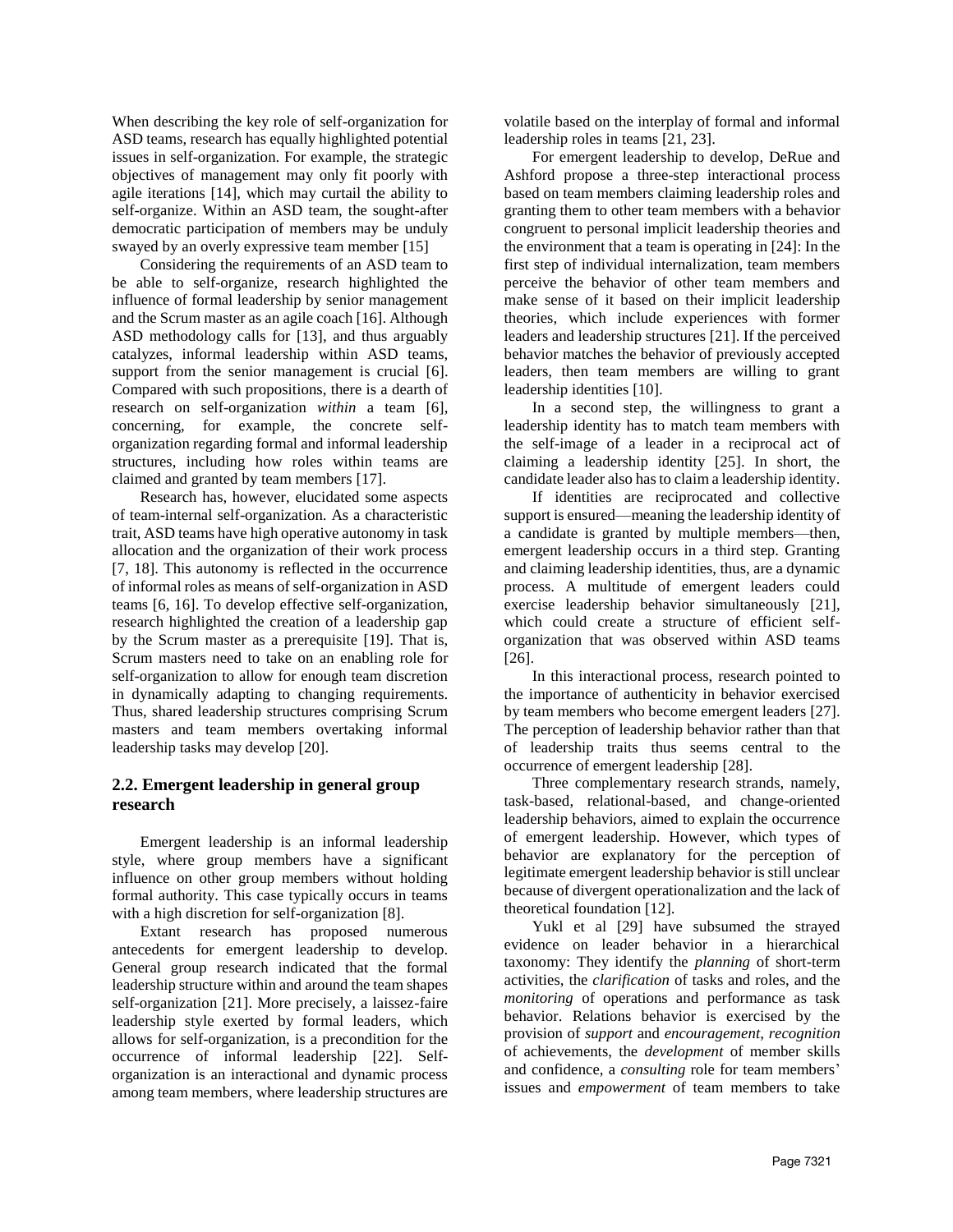initiative in problem-solving. Change behavior is identified in *monitoring* the *external* environment, *proposing* innovative *strategies* or visions, *encouraging for innovative thinking* and *taking risks* to promote necessary changes. The typology was applied in various analytical contexts to tackle divergent operationalization of leadership behavior and has proven robust yet [30].

As stated before, in many cases, there is not one emergent leader but emergent leadership is distributed in a shared leadership structure across multiple team members [14]. Considering the temporal development of emergent leadership, the perception of leadership behavior acts as a central element for the stability of emergent leadership [10]. Updated perceptions of, for example, competence may, however, lead to changes in leadership attributions [23].

# **3. Theoretical understanding of perceived emergent leadership in ASD**

Combining the theory-driven contributions from general group research on emergent leadership and the descriptive insights in agile self-organization from the ASD literature allows for developing a theoretical understanding of the importance of perception of member behavior for the occurrence of emergent leadership in ASD teams: Emergent leadership may develop based on the social interaction within an ASD team, which is empowered to self-organize. When team members, whose behavior fits the implicit leadership theories and leadership perception of other team members, claim leadership roles, and others consequently grant these leadership identities, emergent leadership develops [10].

The laissez-faire leadership style of formal leaders, which general group research identified to enable informal leadership in teams [22], fits the observation of the need for the Scrum master to take on an enabling role and to create a leadership gap as a catalyst of self-organization in ASD teams [19, 31].

Conversely, the observation of ASD team members taking on multiple roles next to the formal leadership roles of the Scrum master and product owner [6, 14, 20] is mirrored in general group research describing the shared leadership structure between emergent leaders within teams and formal leaders in the direct team environment [32, 33]. Moreover, the observation of temporal variations in informal roles that ASD team members exercise [6, 7] matches the theoretical understanding of emergent leadership development as a dynamic social interaction process among team members *within* teams [10, 24, 25].

Combining knowledge on ASD with extant insight into emergent leadership in general group

research, emergent leadership in ASD teams likely occurs following the theoretical understanding of DeRue & Ashford [24], especially since the focus on self-organization in ASD teams emphasizes interaction and face-to-face communication as central mechanisms in the occurrence of emergent leadership.

The occurrence of emergent leadership in a team in turn has effects on implicit leadership theories [21]. If such leader behavior is perceived as authentic and legitimate [27], then the individual implicit leadership theories of team members will change toward favoring communitarian leadership styles, such as emergent leadership based on collaborative self-organization instead of top-down formal authoritative leadership [21]. The former aligns well with the self-organizing bottom-up logic of ASD teams called for in [1].

# **4. Research design**

Hitherto it remains unclear whether the concept of emergent leadership applies to self-organization in ASD teams and *how* it develops. Based on the preceding theoretical considerations, we seek to identify *which* type of behavior and its corresponding *perception* contribute to the development of emergent leadership in ASD teams. To start closing this research gap, we conducted an explorative comparative case study [34, 35] of two Scrum teams in November 2020 using a mixed-methods design consisting of interviews and questionnaires.

Team 1 is part of a German engineering company and virtualizes the Internet of Things processes for an automotive Original Equipment Manufacturer. The team was newly set up in early 2020 and consists of six Scrum team members, one Scrum master, and a product owner.

Team 2 is part of a German insurance company and continuously develops, maintains, and provides the Point-of-Sales architecture. Team 2 practices DevOps to align IT operations and SD. This team had already applied agile methods since 2010, but agile processes were dysfunctional due to the lack of backing in senior management. This changed after the agile approach was completely reset in Summer 2020 with a new Scrum master, two product owners, and eight team members.

As the qualitative part of our mixed-methods study, we conducted individual semi-structured interviews with members of both ASD teams. We chose semi-structured interviews in order to build on extant results on emergent leadership while being able to collect rich data on unexpected relationships. The interviews served two primary purposes: 1) identifying potential emergent leaders, and 2) identifying corresponding perceived leadership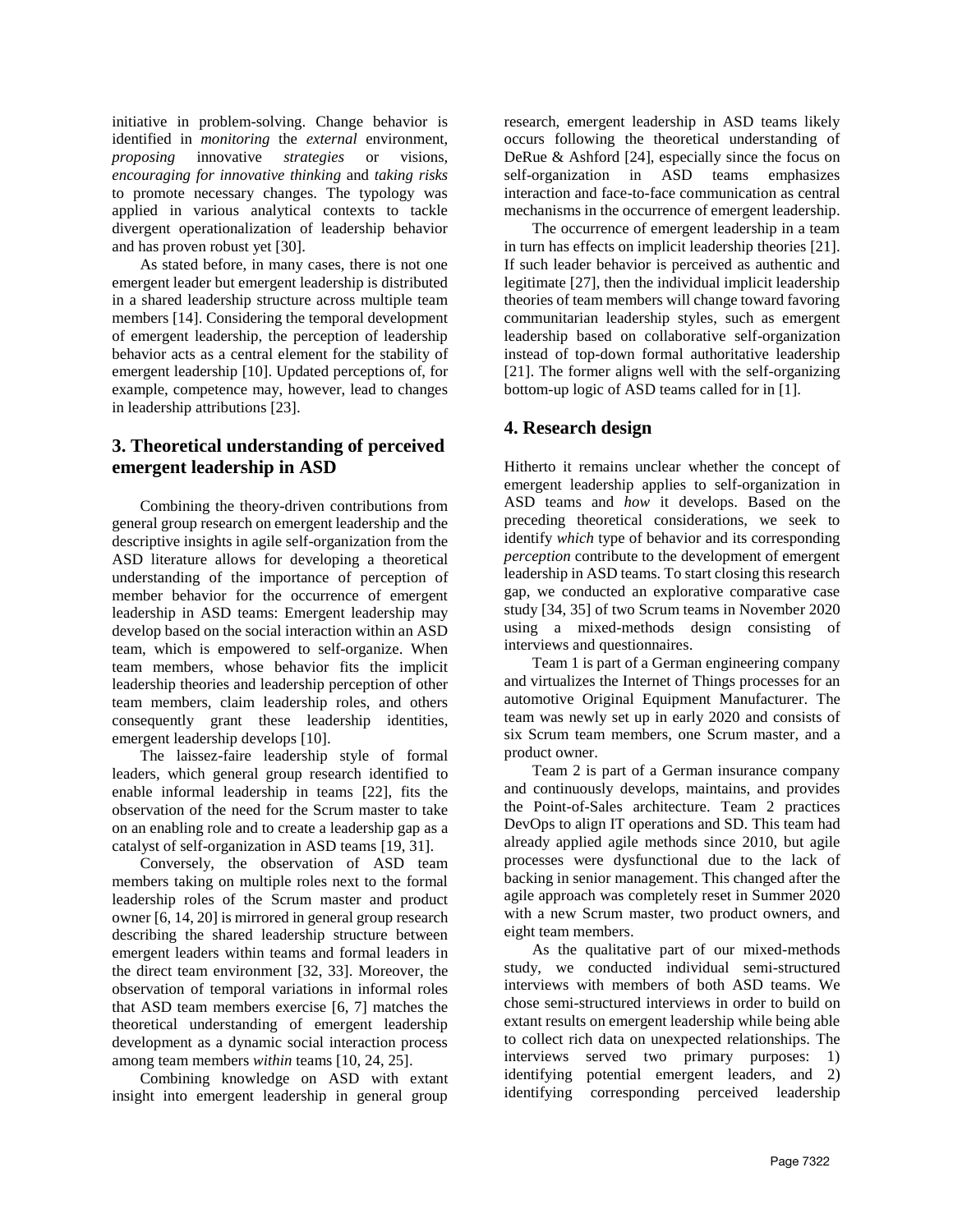behavior. To attain these goals, we developed a semistructured interview guide based on the previously introduced indicators on leadership behavior developed by Yukl et al. in general group literature [29], which have proven robust in earlier empirical analyses on leadership behavior [30]. To capture known aspects of leadership in ASD teams, we augmented the basis provided by general group research with questions on change-oriented leadership behavior from ASD literature [36]. Due to limitations on scope, we have had to exclude the full interview guide. It is available from the authors on request.

We conducted all interviews as video conferences using Microsoft Teams. The interviews were in German and had an average duration of 30 minutes. For analysis, we recorded all interviews as video files and transcribed them in full length. In Team 1, we conducted a total of four interviews: Three with team members and one with the Scrum master. In Team 2, we conducted three interviews: Two with team members and one with the Scrum master.

Following the interviews, participants filled in an online survey about the perceived behavior of the emergent leaders they had identified in the interviews. Likert-scale questions asked for estimates of how intense behavior of emergent leaders was perceived (from 1 "never" to "5" frequent). Each indicator of leadership behavior was covered by several questions, which were developed based on the factors ascribed to a certain leader behavior indicator by Yukl et al. and Eseryel and Eseryel [29, 36]. Due to limitations on scope, we have had to exclude the questionnaire. It is available from the authors on request.

Every interviewee filled in the survey, which allowed us to compare perceptions across team members and to cross-check results. We calculated the mean of the single questions per indicator to capture the intensity of how much a respondent perceived the corresponding leader behavior. They were aggregated on team level using the mean of the perceived leader behavior intensity among all respondents per identified leader. In addition to structuring the survey responses, the indicators of leadership behavior proposed by Yukl et al. [29] and Eseryel & Eseryel [36] also served as the coding scheme for analyzing statements in the interviews. The comparisons of survey responses across team members (see Figures 1 and 2 below) with statements in the interviews implied close alignment of qualitative and quantitative results.

### **5. Findings**

The empirical observations provide evidence of emergent leadership in both teams. Analysis of the data led to the identification of two distinct types of emergent leaders: a "detail-oriented structurer" and a "big picture coordinator," see Table 1. To better understand potential differences in leader perceptions, we analyzed the leadership structure in both teams using the leadership behavior taxonomy by Yukl et al [29]. We observed a relatively similar shared leadership structure of formal and informal roles in both Scrum teams. However, the perception of this leadership structure is clearer in the more mature team of the engineering company. In addition, the role of the Scrum master seems decisive for emergent leadership to develop.

| Team    | <b>Scrum Team 1</b><br><b>Engineering</b> |             | <b>Scrum Team 2</b><br><b>Insurance</b> |             |
|---------|-------------------------------------------|-------------|-----------------------------------------|-------------|
| Emerg   | Structurer                                | Coordinat   | Structure                               | Coordina    |
| ent     | Developer                                 | or          | r                                       | tor         |
| Leader  | в                                         | Architect C | Analyst                                 | Architect   |
|         |                                           |             | AN                                      | SА          |
| Perceiv | Developer                                 | Developer   | Developer                               | DevOps      |
| ed by   | В.                                        | В.          | BB.                                     | AA.         |
|         | Architect                                 | Architect   | Scrum                                   | Developer   |
|         | C. Tester                                 | C, Scrum    | Master                                  | BB.         |
|         | A, Scrum                                  | Master      | <b>SMAA</b>                             | Scrum       |
|         | Master                                    | <b>SMA</b>  |                                         | Master      |
|         | SMA                                       |             |                                         | <b>SMAA</b> |

**Table 1: Perceived emergent leaders**

# **5.1. Emergent leader 1: Detail-oriented Structurer**

Turning toward the perceived emergent leaders, software engineer B is identified as the "detailoriented structurer" in the engineering team 1 by all study participants including the Scrum master SMA, and also in self-perception.

He is perceived as an operation-oriented informal leader who has overtaken duties in organizing and structuring Sprint Dailys from the Scrum master out of "self-initiative to overcome unstructured meetings" in the perception of tester A. According to Architect C, his "competence and passion" for the tasks of the team and his dissatisfaction with "messiness" qualify him for enacting leader behavior. Developer B explains the functions and goals of tasks and influences the task prioritization and coordination of team activities and task packages. His colleagues value that someone is leading through meetings, during which the Scrum master takes a more restrained role. Figure 1 details the perceptions of behavior in the engineering team 1.

In the insurance team 2, among team members, the perception of a "detail-oriented structurer" is less clear, who also enacts divergent behavior. The analyst AN is perceived by developer BB as an emergent leader with "high expertise" who is the "role model" and the "perfect team member if one needs to draw one." Analyst AN is perceived as very encouraging, providing others with responsibility and self-esteem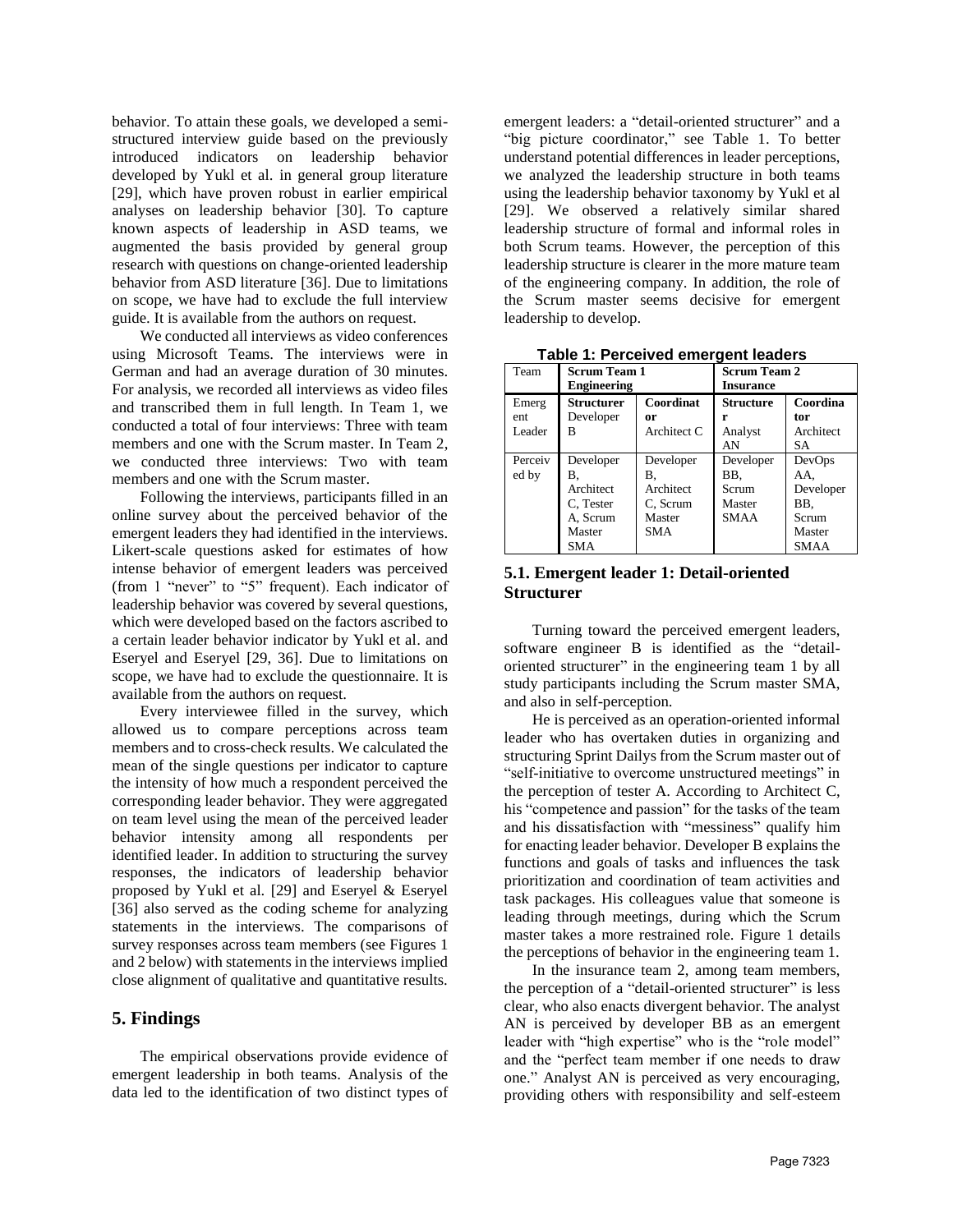for discretion over their task completion. If consulted for help, he explains the functions and goals of tasks. According to DevOps AA, the Scrum master has an invasive role in the daily work of team 2. Analyst AN is thus mostly in the background but is always accessible if team members require detailed advice.

### **5.2. Emergent leader 2: "Big Picture Coordinator"**

Turning to the perceived "big picture coordinator," again, the perception of such an informal coordinator is clearer in the engineering team 1. The software architect C is perceived as a coordinationoriented emergent leader managing the "big picture" and concretizing "the concrete mission" according to the Scrum master SMA. In his self-perception, software architect C mirrors the role of the "product owner within the team" which is acknowledged by the other participants in the study. According to developer B, software architect C "takes on coordinative tasks" capitalizing on "years-long experience." According to tester A, software architect C also "mediates" in more confrontative discussions and functions as a "resting pole" in team interaction. Thus, he is perceived as more supportive and consulting and more relationthan task-oriented compared with developer B in the "structurer" role. Developer B perceives the supervision of external changes and threats and opportunities in the team environment and the evaluation of chances and risks as a constant behavior of C. Additionally, tester A and developer B perceive the clarification of role allocations and responsibilities per role as a behavior frequently enacted by C. Figure 1 summarizes the perceptions of behavior in the engineering team 1.

In the insurance team 2, the software architect SA is identified as a coordination-oriented emergent leader who overtakes the behavior from the Scrum master if the latter misses Sprint meetings. Software architect SA is an experienced team member with "broad knowledge" according to the Scrum master SMAA who "is in the lead for technical topics" and who is "responsible for knowledge transfer." For developer BB, software architect SA is a leader because he has a "rougher overview," locates isolated or special tasks or roles, and positions them in their context for the team. Additionally, he is perceived as the only one monitoring external influences including threats and opportunities, and as the one who is pushing the team to react to these influences. Thus, he is perceived as a change-oriented strategist.

However, software architect SA would have also overtaken the coordination of Sprint Dailys in case the scrum master is not present. The reason is the intrinsic motivation based on dissatisfaction with disorder and "no one else wants to do it" according to developer BB. He is thus perceived as a responsible team member in a seniority position by his colleagues who also clarifies the role allocation but acts especially as a change-initiator with risk-prone, supportive and encouraging behavior. Figure 2 summarizes the perceptions of behavior in the insurance team 2.

### **5.3. Leadership structure and role of Scrum master**



#### **Figure 1: Perceived behavior of emergent leaders and Scrum master – engineering team** Own Illustration following [29, 36]

Although team members perceived emergent leaders in both Scrum teams, perceptions were much more pronounced in team 1 at the engineering company. This difference in perceptions highlights the role of the Scrum master in enabling emergent leadership. In our investigation, the main difference between the Scrum masters in the two teams was the level of interference with self-organization.

According to the perception of team members, the Scrum master in the engineering team 1 fulfills an enacting role by organizing scrum artifacts (Sprint Plannings, Sprint Retros, Sprint Reviews) and by spanning boundaries through interaction with coaches of other agile teams. He typically does not intervene in Sprint Dailys and only "takes a structuring function" by demanding discipline in discussions after having waited when the team did not manage to self-organize according to architect C.

In architect C's perception, it is "very important [to have] someone with an outside view on the things we are doing." The Scrum master is perceived to be very active in enabling team members to innovative thinking (see Figure 1). He acts risk-prone for changes, mirroring the role of a change agent, is supportive and consulting, and is considered as always having an "open ear" for team members according to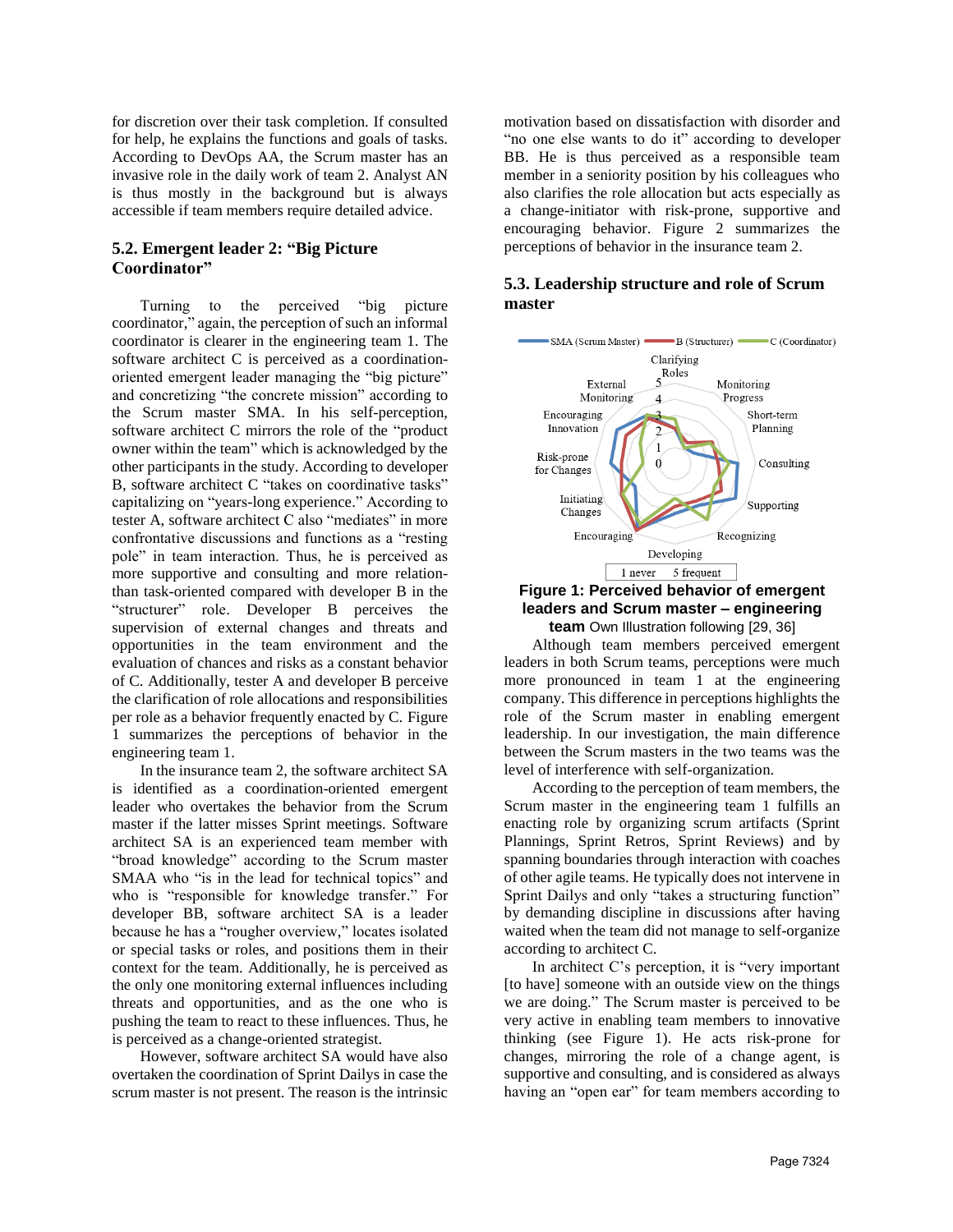developer B. He identifies the trust of the Scrum master in the independent decision-making of the team without controlling task progress or the allocation of roles as central for allowing for self-organization.



SMAA (Scrum Master) SA (Coordinator) AN (Structurer)

#### **Figure 2: Perceived behavior of emergent leaders and Scrum master - insurance team** Own Illustration following [29, 36]

Conversely, in the insurance team 2, the Scrum master is perceived to take a more invasive role for setting up team interaction according to the team members. He overtakes a more active role in Sprint meetings, which are thus "relatively fast and structured" according to DevOps AA. That is, he prepares and organizes Scrum procedures and is also involved in short-term planning in Sprint Dailys which he "moderates strictly." That is considered "helpful" by developer BB. However, he is also perceived to encourage the ASD team for independent decisionmaking, which should, according to DevOps AA, allow for self-organization (see Figure 2).

Although similar emergent leadership roles are identified in both teams, the degree of invasiveness by the Scrum masters on self-organization diverges. In addition, the consistency of emergent leadership behavior differs: It is more pronounced in the engineering team 1: Here, we obtained more coherent statements concerning emergent leader behavior. As a consequence, the perceptions in the engineering team point to a more communitarian leadership structure compared to the insurance team 2.

### **6. Discussion**

We drew on extant research into informal, emergent leadership to further our understanding of self-organization, which constitutes a key feature of work in ASD teams. Moreover, we focused on the behaviors of emergent leaders and the corresponding perception by teammates to explore the prevalence and development of emergent leadership in ASD teams. We found evidence of two types of emergent leaders based on interviews and questionnaires in two ASD teams, that is, a "detail-oriented structurer" and a "big picture coordinator." The former is claimed by team members who are deeply involved in detailed task processing. The latter leadership identity is claimed by software architects who integrate the bigger picture and a vision into team interaction Although the two roles emerged in both teams, a comparison between the teams highlights the key role of the Scrum master to facilitate emergent leadership and self-organization. In the following, we will discuss our results with regard to extant research on emergent leadership, to knowledge on self-organization in ASD, as well as their limitations.

#### **6.1. Relation to extant research on reasons for leader emergence**

In general, our theoretically-guided expectations regarding the reasons for leaders to emerge are supported. Perception plays a vital role in the development of reciprocally granted and claimed informal emergent leaders within ASD teams. Every perceived emergent leader also perceived himself as a team member exerting informal leadership functions. This character fits the theoretically modeled mechanism that the reciprocal process of both, claiming and granting leadership identity, presupposes the occurrence of emergent leadership [24].

Evidently, the overtaking of steering tasks by formally equally powerful team members is valued by others who often do not want to claim these roles for themselves. The reason is that they add additional tasks to the core operative tasks from the product backlog. In this vein, agile methodology demands more engagement of teams for self-organization without restricting how these additional tasks should be fulfilled [37]. The emergent leaders often have an intrinsic motivation for overtaking these additional tasks as particularly the detail-oriented structurers are averse to disorder.

Our observations also indicate that emergent leaders are in total not perceived as more competent than other team members but rather as more engaged in team interaction. This result contradicts earlier research identifying the differences in competencies as key for granting leadership [11]. Evidently, granting leadership identities seems to mainly rely on functional specialization, the self-motivation of emergent leaders, and the adoption of tasks in organizing and coordinating sprint dailies by team members, but less on perceived differences in competence between emergent leaders and "normal" team members.

The theoretical expectation is further supported such that the perception of emergent leaders was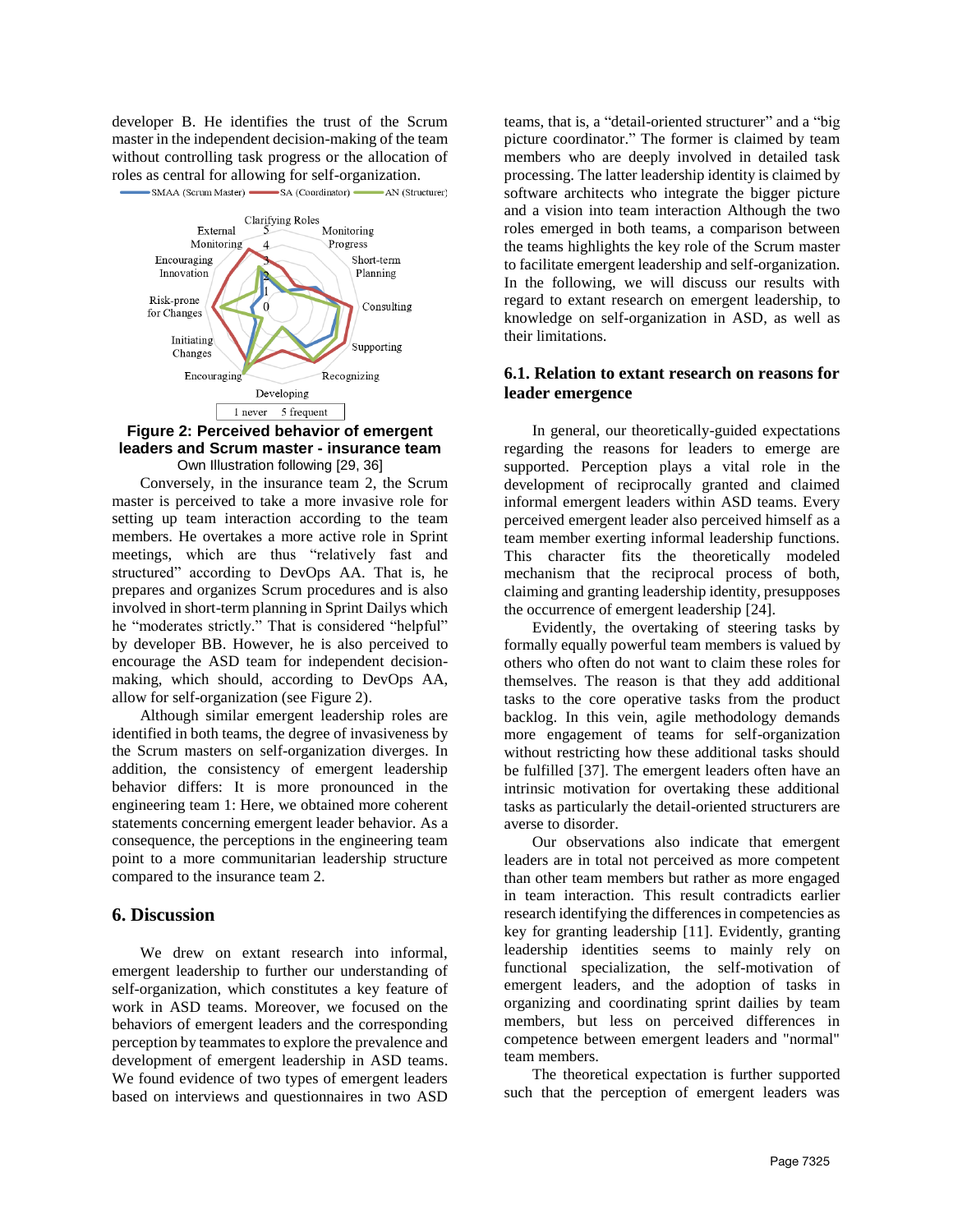clearer in the more mature agile team 1 of the engineering company. In this team, emergent leaders were recognized clearer than those in the insurance company where the Scrum master still authoritatively led the ASD team. The engineering team was selforganized in flatter hierarchies where both emergent leaders overtook divergent leadership tasks. This case was recognized more clearly by team members. On the contrary, in the insurance team, the team members paid additional attention to the formal hierarchy regarding the team-internal allocation of leadership tasks. It stands to reason the more extensive experience in functional ASD collaboration may have already changed the implicit leadership theories of team members in the engineering company toward communitarianism [21].

### **6.2. Contribution to knowledge on selforganization in ASD teams**

In addition to extending knowledge of emergent leadership in general, our results increase our understanding of self-organization in ASD teams, which is lacking in extant literature [6]. We specifically contribute to knowledge on how emergent leadership may develop in ASD teams. In the following, we will discuss the need for a leadership gap and its role in a theoretical model of leadership emergence in ASD teams, compare the observed emergent leaders with known roles in ASD teams, and discuss leader behavior observed in ASD teams with regard to extant research on teams in general. These observations in turn have implications for the functioning and performance of ASD teams.

**6.2.1. Need for a pronounced leadership gap.**  Concerning the prerequisites for emergent leadership to develop, our observation of a pronounced leadership gap in the engineering team corroborates extant evidence on the centrality of agile coaches enabling the self-organization of agile teams [19]. In addition to extant insights, our results also indicate the invasiveness of the agile coach on team interaction and self-organization to influence the clarity of perceptions of leadership behavior by ASD team members. The clarity of leadership perceptions may subsequently affect the reciprocal process of claiming and granting leadership identities as a key contributor to emergent leadership [24]. Our results thus indicate emergent leadership to be greatly solidified and reciprocally perceived, granted and claimed if the agile coach enables the team to self-organize.

A pronounced leadership gap may subsequently affect team performance by increasing the certainty of leadership structures for team members. That is, considering that the two emergent leaders took over all

relevant functions, the Scrum team of the engineering company was fully operational in daily work without the Scrum master. On the contrary, the Scrum team of the insurance company would be only operational concerning very specific areas and tasks without the Scrum master. We suggest that the reason may be the high invasiveness of the Scrum master in the set-up stage of the self-organization of the team. This interpretation is supported by the admission of Scrum master SMAA that he needs to withdraw from various leadership behaviors.

**6.2.2. Theoretical model of leader emergence in ASD.** Combining these considerations on the leadership gap with the empirical analysis and the theoretical model of DeRue and Ashford [24], see also section 2.2, our results imply that emergent leadership occurs in ASD teams through a reinforcing circle with a distinct starting point. In addition to leadership structure, implicit leadership theories, and the claiming and granting of leadership identities, which are driven by the perception of the behavior of emergent leadership candidates, giving rise to emergent leadership [21, 24], our results imply a leadership gap allowing for self-organization [19] to be a crucial antecedent of emergent leadership. Figure 3 illustrates the extended theoretical model.



### **Figure 3: Theoretical model of emergent leadership occurrence built on DeRue and Ashford [24]** Own Illustration

This extended theoretical model fits our observations as follows: The broader leadership gap in the engineering team 1 may create a more communitarian leadership structure and corresponding implicit leadership theories. Team members may thus be more open to claim leadership identities and others more open to granting those identities because the leadership structure allows for self-organization and catalyzes communitarian interaction. Conversely, the invasive Scrum master of the insurance team 2 solidifies a more hierarchical leadership structure translating into hierarchical implicit leadership theories and less clarity in claiming and granting leadership identities because there is less room for self-organization. Thus, this reinforcing mechanism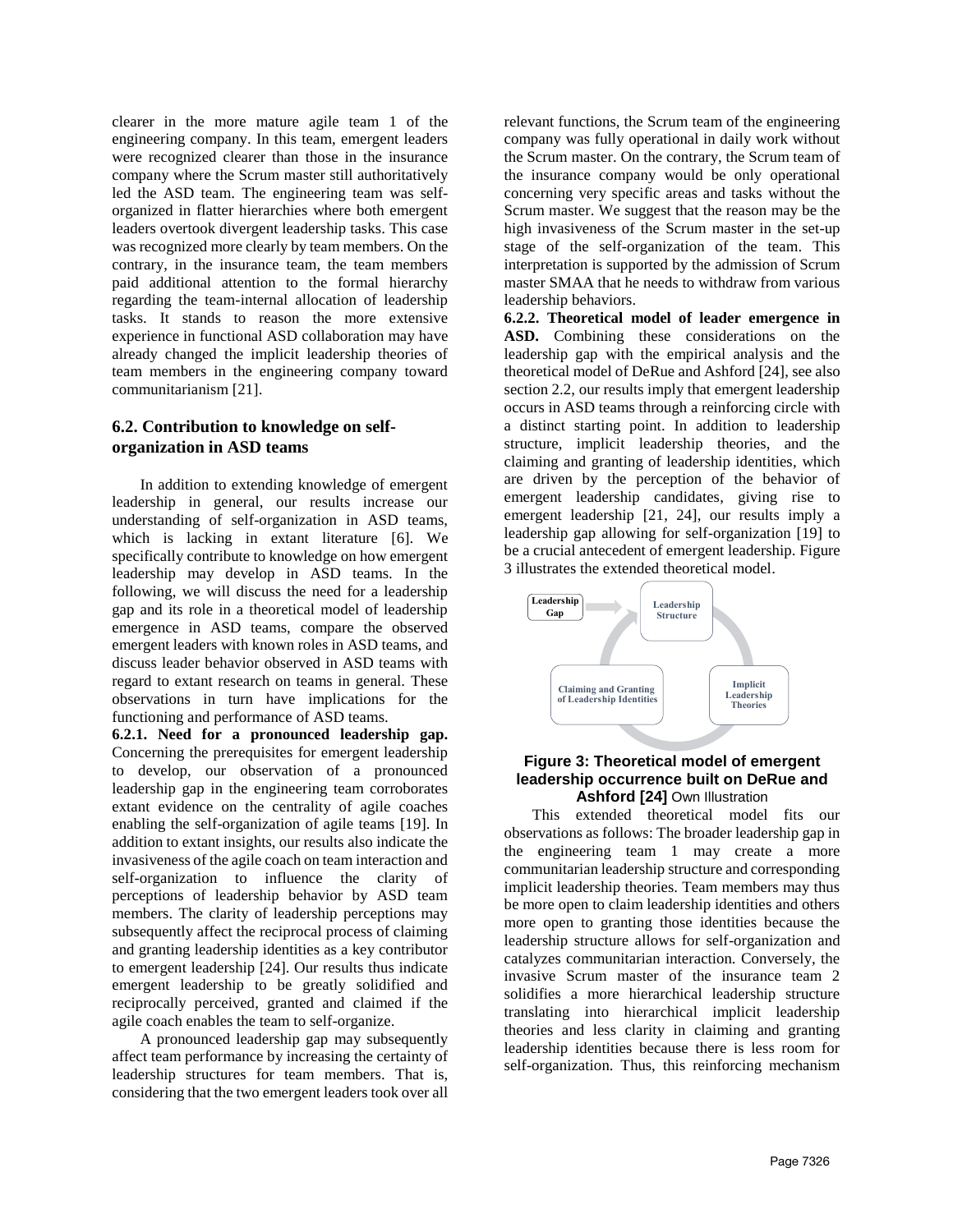explains differences in the perception of emergent leader (behavior) in both teams.

**6.2.3. Emergent leaders and self-organization roles**. Although we focused on the perception of informal, emergent leadership, our research relates to extant knowledge on self-organizing roles in ASD teams [6]. Several elements of the roles we observed seem analogous to the self-organizing roles described by Hoda et al. [6]. A detail-oriented structurer shares traits with the *Mentor*, *Coordinator*, and arguably *Translator* roles [6]. The detail-oriented structurer may help with sustaining ASD practices in the team, which is close to the *Mentor* role [6], by acting as a "role model," which was observed in the insurance team. Reports of the detail-oriented structurer explaining engineering tasks relate to the clarification role of a *Coordinator* [6] and arguably extend to the *Translator* role mediating between customers and team processes [6].

The observed "big picture coordinator" similarly seems to be conceptually close to the *Coordinator* and *Translator* roles. The "big picture coordinator" helps to clarify customer requirements as a *Coordinator* trait [6] by clarifying the role allocation and monitoring the external environment. Considering the connotation of "transferring knowledge," the "big picture coordinator" arguably relates to the *Translator* role [6]. The latter argument highlights, however, a key discrepancy between the emergent leadership roles that we observed and the self-organizing roles described by Hoda et al. [6]. By contrast, the roles described by Hoda et al. [6] in many instances seem to focus on helping the team interact with external entities, for example, customers or management. The roles observed in this research focus more on selforganization within the ASD teams. This discrepancy may be explained by our focus on determining perceived leadership, which team members may have attributed to a more managerial role. To further our understanding of self-organization in ASD teams, consciously differentiating the external vs. internal orientation of roles and activities may be fruitful.

**6.2.4. Leader behavior in ASD teams.** Given the very special work environment, the types of leader behavior in ASD teams may differ from the theoretical categorization in general group research proposed by Yukl et al [29]. Specifically, agile task-based leader behavior seems to differ from general leader behavior: The *monitoring of task progress* seems to be less relevant in the agile context, see figures 1 and 2, because the agile methodology, which granularizes work in small artifacts, replaces hierarchical progress control with individual self-organization.

Similarly, some indicators proposed by Yukl et al [29] as relations-based seem to be rather task-based in the agile context: *Encouraging* and *consulting* behavior was perceived as an intense leader behavior in both teams. This behavior may, however, be rather task-based than relations-based in the agile context since the encouragement for self-initiative is a prerequisite for functional self-organization and task processing in ASD teams [38]. Especially the emergent leaders in the engineering team 1 are perceived as leading in this vein.

Also, *monitoring of the external environment* may in the ASD context rather be a task-based than a change-based behavior since it may predominantly comprise functional gatekeeper roles to other agile teams, which is a prerequisite for an effective processing of tasks [26].

Summarizing our empirical observations, in the agile context, task-based leader behavior may broadly encompass the *clarification of roles*, the *encouragement of team members* for self-initiative, *short-term planning*, and *monitoring of the external environment*. Relations-based behavior may consist of the *support* and *recognition* of team members as well as the *development of* their *skills and competencies*. Change-based behavior may include the *initiation of changes*, *risk-openness for changes* and the *encouragement for innovative thinking*. Although our exploratory empirical observations imply this structure, adjusting the theoretical categorization of leader behavior to the ASD context requires further conceptual and empirical research, for example, longterm ethnographic observations of ASD teams.

**6.2.5. Emergent leadership as a theoretical lens.** The preceding discussions imply emergent leadership may provide a useful theoretical lens for understanding work in ASD teams. Fulfilling the proposition to follow a theory-backed approach to research in ASD [39], the observed circle integrating the ASD-specific role of the Scrum master into the emergence of leadership, which translates to a specific leadership structure, rests on established results from general teams research. Although we provided initial results, future research into each of these areas and their interaction seems fruitful. For example, knowledge on specifics of the leadership structure may help in furthering research on shared decision-making in ASD, which may suffer from undue influence by single team members [15].

**6.2.6. Practical Implications.** In addition to contributing to research on ASD and opening avenues for future endeavors, our results also have practical implications. Knowledge of the existence of emergent leadership and its characteristics may provide helpful clues that can effectively promote team processes and the performance of ASD teams. From a long-term perspective, such knowledge may provide the basis for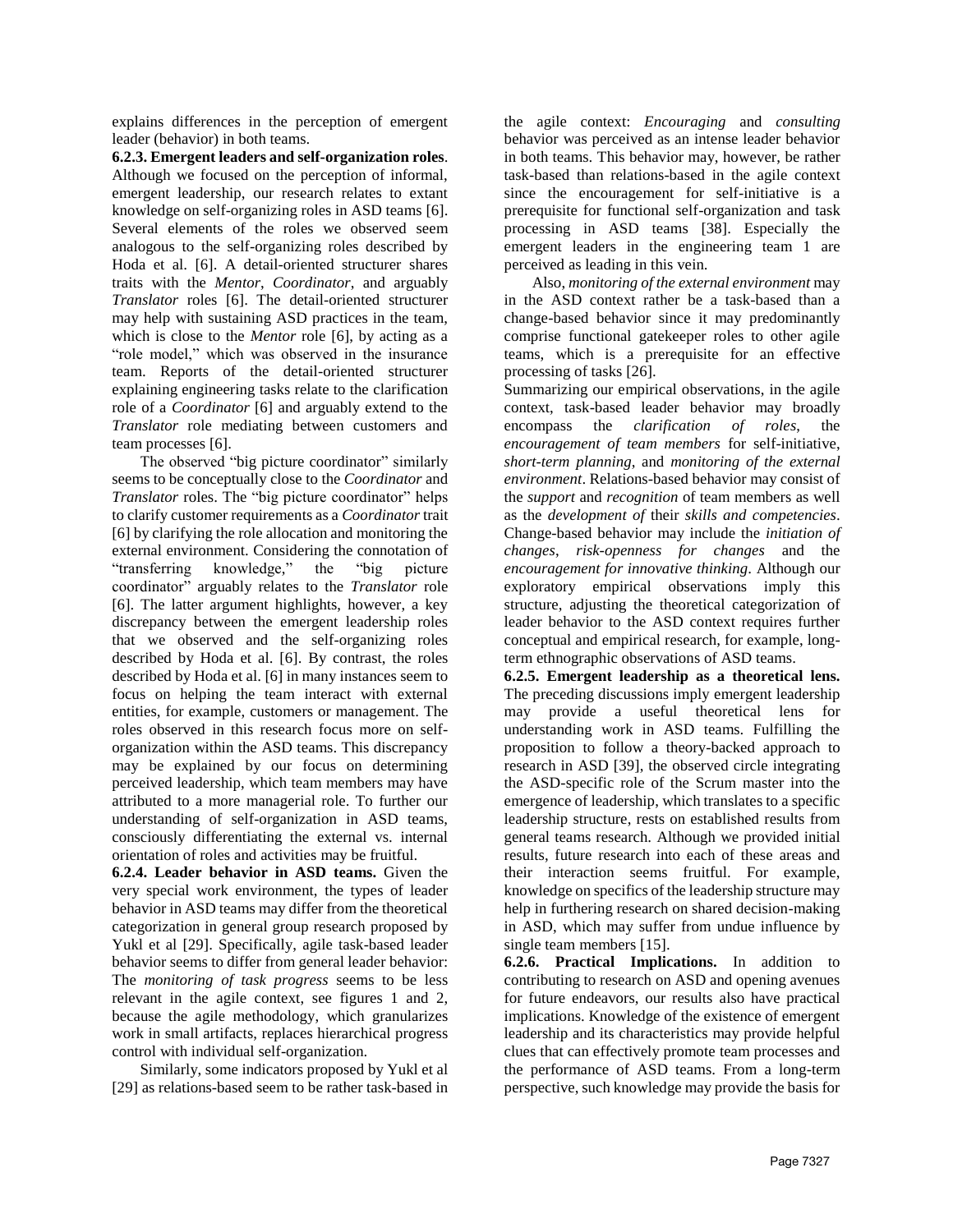developing new tools or ASD practices to purposefully embrace emergent leadership as a type of informal, team-based leadership.

#### **6.3. Limitations and Future Research**

Our results are, however, subject to limitations. First, our study relies on data from a limited sample of team members from two agile teams with relatively similar characteristics. For example, both teams in the sample are not part of the software industry but are set in other industries. Our results may thus not generalize to other settings. Moreover, the limited sample may not have allowed for neither a more fine-grained distinction between the two types of emergent leadership we identified, nor the identification of potential additional types of emergent leadership.

Future research could incorporate a more complete sample of team members from a larger number of ASD teams with more heterogeneous characteristics. To further explore perceived emergent leader behavior, the approach of coding semistructured interviews based on theoretical models could be complemented by more open-ended interview designs. To corroborate and extend our understanding of leadership emergence, incorporating team building theories such as Tuckman's stages of group development [40] seems a fruitful approach. This may allow for understanding the co-evoluation of team characteristics and leadership. Including additional factors such as team age or the competence of team members, which extant research has proposed [21, 23], may similarly increase explanatory power. As a further extension, integrating knowledge on the effects of diversity in OT work, e.g. [41], may be fruitful. Furthering the discussion of analogies between our observations and the roles described by Hoda et al. [6], future research on roles in selforganization may benefit from precisely differentiating activities and roles based on their internal vs. external focus.

## **7. Conclusion**

This study contributes towards understanding emergent leadership in ASD teams through an exploratory investigation of the type of behavior emergent leaders exercise and how team members perceive these behaviors. Studying members of two Scrum teams, we found emergent leaders to act as a "detail-oriented structurer" or a "big picture coordinator." Integrating empirical observations with established theory, the resulting circular model emphasizes the importance of creating a leadership gap by the Scrum master for the development of emergent leadership in ASD teams. Thus, this work contributes to knowledge how the agile postulate of leaderless self-organization may play out in day-today work in ASD teams.

#### **References**

- [1] Beck, K., M. Beedle, A. van Bennekum, A. Cockburn, W. Cunningham, M. Fowler, J. Grenning, J. Highsmith, A. Hunt, R. Jeffries, J. Kern, B. Marick, R.C. Martin, S. Mellor, K. Schwaber, J. Sutherland, and D. Thomas, Manifesto for Agile Software Development, 2001.
- [2] Freeman, J., "The Tyranny of Structurelessness", Berkely Journal of Sociology, 17, 1972, pp. 151–164.
- [3] Chow, T. and D.-B. Cao, "A survey study of critical success factors in agile software projects", Journal of Systems and Software, 81(6), 2008, pp. 961–971.
- [4] Przybilla, L., M. Wiesche, and H. Krcmar, "Emergent Leadership in Agile Teams- An Initial Exploration", in Proceedings of the 2019 on Computers and People Research Conference, SIGMIS-CPR, Editor. 2019.
- [5] Parker, D.W., M. Holesgrove, and R. Pathak, "Improving productivity with self-organised teams and agile leadership", International Journal of Productivity and Performance Management, 64(1), 2015, pp. 112– 128.
- [6] Hoda, R., J. Noble, and S. Marshall, "Self-Organizing Roles on Agile Software Development Teams", IEEE Transactions on Software Engineering, 39(3), 2013, pp. 422–444.
- [7] Moe, N.B., T. Dingsøyr, and T. Dybå, "Understanding Self-Organizing Teams in Agile Software Development", in 19th Australian Conference on Software Engineering (aswec 2008), Perth, Australia, 26.03.2008-28.03.2008. IEEE.
- [8] Schneier, C.E. and J.R. Goktepe, "Issues in emergent leadership: The contingency model of leadership, leader sex, leader behavior", Small groups and social interaction, 1, 1983, pp. 413–421.
- [9] Taggar, S., R. Hackew, and S. Saha, "Leadership Emergence in Autonomous Work Teams: Antecedents and Outcomes", Personnel Psychology, 52(4), 1999, pp. 899–926.
- [10] DeRue, D.S., S.J. Ashford, and N.C. Cotton, "Assuming the mantle: Unpacking the process by which individuals internalize a leader identity", in Exploring Positive Identities and Organizations, L.M. Roberts and J.E. Dutton, Editors. 2009. Taylor & Francis: New York.
- [11] Drury-Grogan, M.L. and O. O'Dwyer, "An Investigation of the Decision-Making Process in Agile Teams", International Journal of Information Technology & Decision Making, 12(06), 2013, pp. 1097–1120.
- [12] Paunova, M., "The emergence of individual and collective leadership in task groups: A matter of achievement and ascription", The Leadership Quarterly, 26(6), 2015, pp. 935–957.